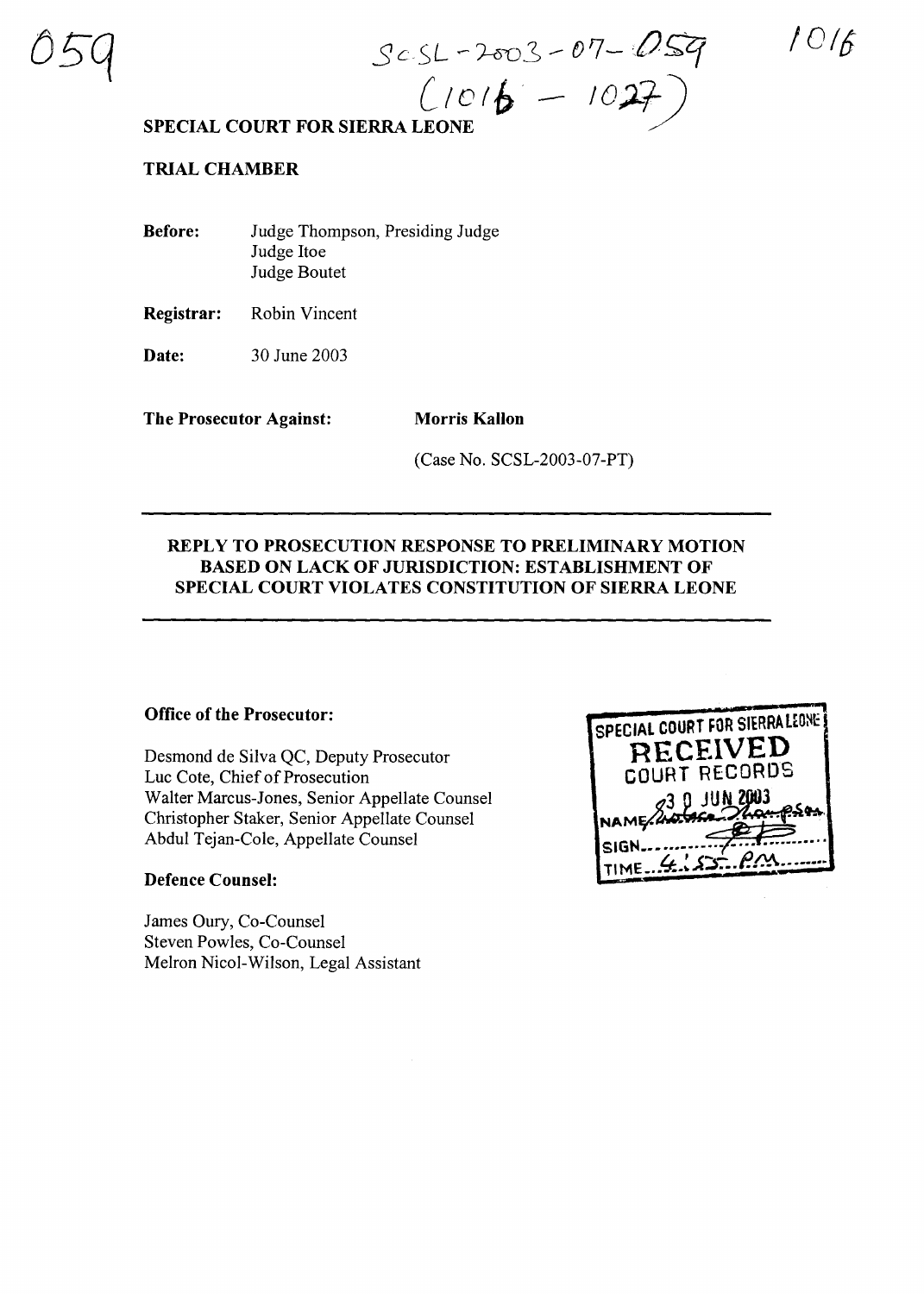# */016* 101 ${\cal H}$

# **Introduction**

1. The Defence filed 'Preliminary Motion Based on Lack of Jurisdiction: Establishment of the Special Court Violates the Constitution of Sierra Leone' ("Preliminary Motion") on 16 June 2003. The Prosecution filed 'Prosecution Reponse to the Second Defence Motion (Constitution of Sierra Leone)' *(sic)* ("Response" or "Prosecution Response") on 24 June  $2003$ .<sup>1</sup> The Defence were granted an extension of time (30 June 2003) to file its Reply to the Prosecution Response.

## **Defence Argument**

- 2. The Prosecution Response correctly concedes that the Special Court for Sierra Leone has not been incorporated into the judicial system of Sierra Leone and is not part of the judiciary of Sierra Leone with the Chief Justice at the Head.<sup>2</sup> Moreover, the Prosecution Response refers to the Government of Sierra Leone's attempt to vitiate this error by *ex post facto* declaring, in the Special Court Agreement, 2002 (Ratification) Act 2002, that the Special Court does "not form part of the Judiciary of Sierra Leone". $3$
- 3. The attempt to effectively amend the Sierra Leone Constitution by creating a new court outside of the established judiciary of Sierra Leone as envisioned in the Constitution of Sierra Leone amounts to clear violation of the Constitution. This is the very essence of the Defence complaint in the Preliminary Motion.
- 4. It is clear that the Special Court is a court:
	- (i) sitting in Sierra Leone,
	- (ii) with the authority to preside over offences allegedly committed by Sierra Leone nationals on the territory of Sierra Leone,
	- (iii) with the power to deprive such individuals of their liberty.

 $<sup>1</sup>$  Note: The Response was received by the Defence, via the Court Registry, on 26 June 2003.</sup>

<sup>2</sup> Prosecution Response para 5.

<sup>3</sup> Prosecution Response para 6.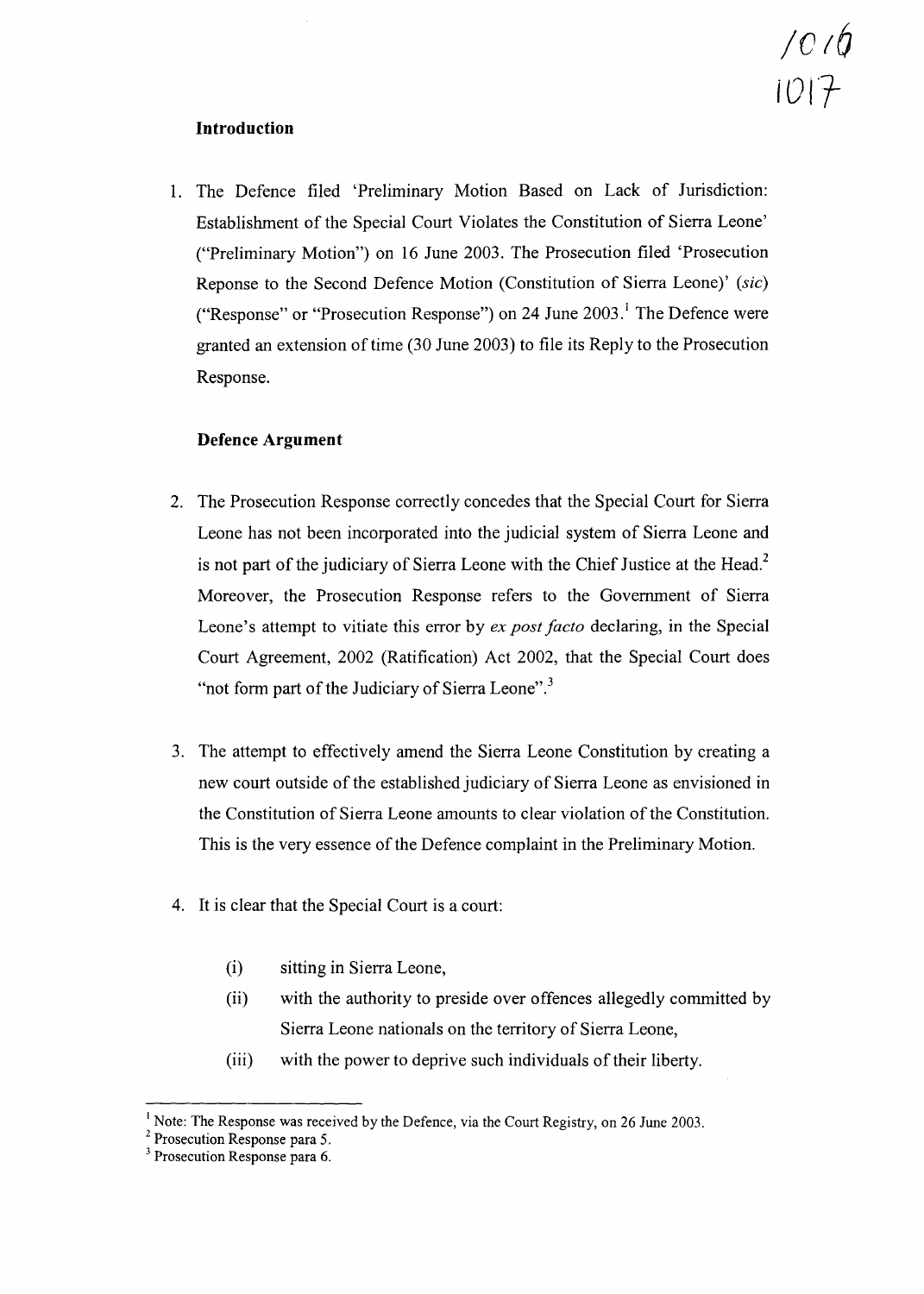- 5. The Special Court is not, however, an institution envisioned in Chapter 7 of the Constitution, and nor is it a 'court' as defined by section  $30(1)$  of the Constitution which sets out those courts which may order the deprivation of liberty in Sierra Leone. The Government of Sierra Leone, being bound by the Constitution of Sierra Leone have therefore acted in breach of the Constitution by being party to an agreement establishing the Special Court in contravention of the Constitution.
- 6. The only means by which the Government of Sierra Leone could have acted lawfully pursuant to the Constitution of Sierra Leone would have been by allowing the voice of the people of Sierra Leone to be heard on the issue by way of referendum as required by section 108 of the Constitution. No such referendum was held by the Government and the creation of the Special Court in the absence of amendment of the Constitution pursuant to such referendum amounts to a clear breach of the Constitution. The creation of the Special Court with the agreement of the President pursuant to section 40(4) of the Constitution was, it is submitted, an attempt to deny the people of Sierra Leone an opportunity to be heard on the creation of the Special Court. Such a course possibly being adopted due to concern that a mandate from the people of Sierra Leone to amend the Constitution by establishing such a Court may not have been forthcoming.
- 7. It would undoubtedly be unconstitutional for the President of Sierra Leone to abolish the judiciary of Sierra Leone. Moreover, it would be unconstitutional of the President of Sierra Leone to enter into an international agreement that effectively abolished the judiciary of Sierra Leone by, for example, suspending all judicial functions of the courts of Sierra Leone. If the President of Sierra Leone entered into an international agreement with the Government of, say, the United States of America, to the effect that all Sierra Leone courts were to be abolished and replaced with courts made up of judges from the United States there is no doubt that such a development would be held unconstitutional unless endorsed by the people of Sierra Leone following a referendum as provided by the Constitution of Sierra Leone.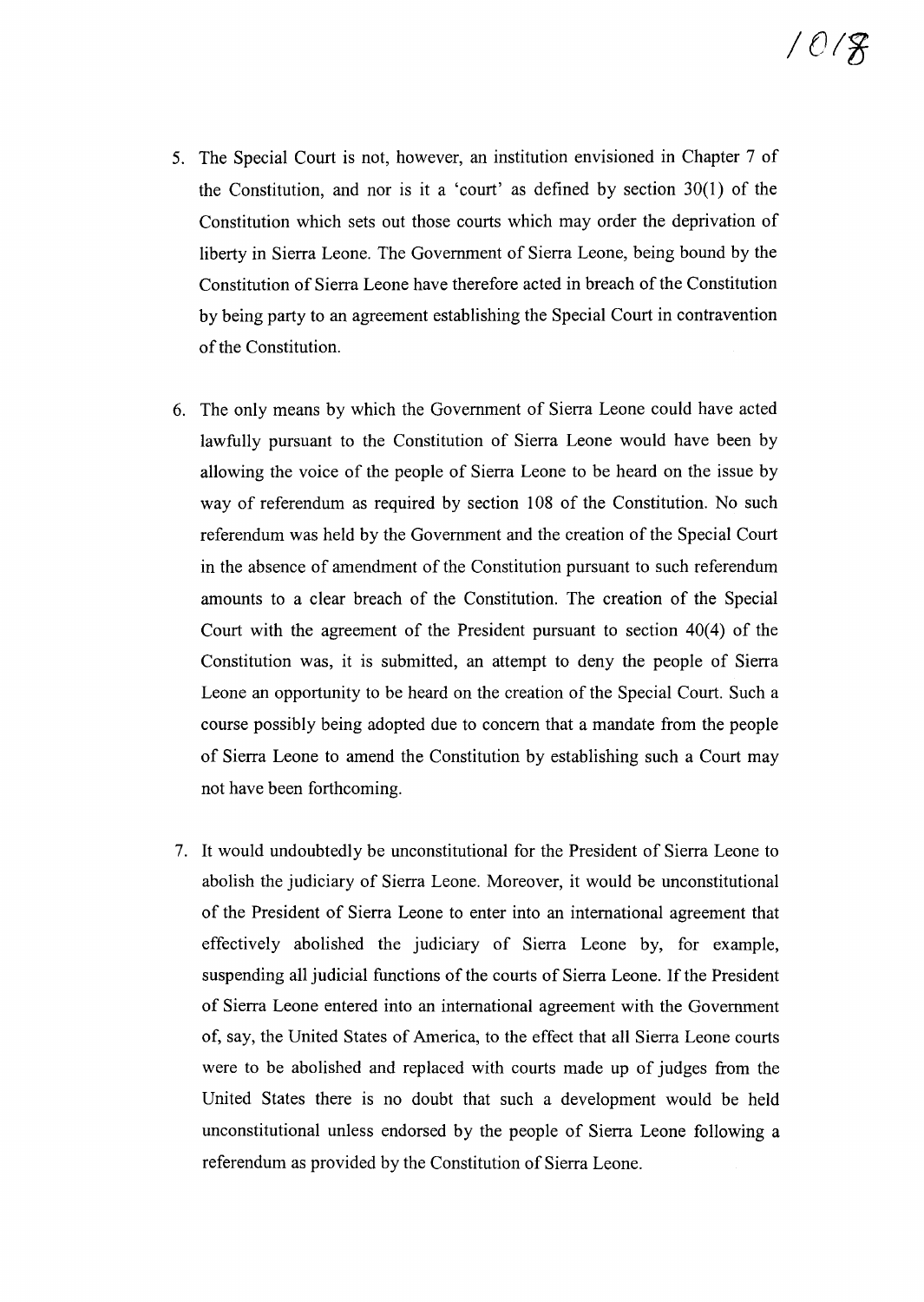- 8. For the President of Sierra Leone to surrender the sovereignty and governance of Sierra Leone to another country pursuant to an international agreement without first holding a referendum pursuant to section 108 of the Constitution would be unconstitutional. Any amendment to the Constitution "by the back door" would be untenable. The position with regards the creation of the Special Court is no different. It is a clear attempt to amend the Constitution of Sierra Leone without first following to correct safeguards and procedures. The fact that the international agreement is with the United Nations and not another sovereign state is immaterial. In both cases it would amount to a violation of the Constitution.
- 9. The place guaranteed for the judiciary of Sierra Leone by the Constitution of Sierra Leone has been usurped, not by amendment of the Constitution and with the endorsement of the people, but by international agreement. This is both unconstitutional and unlawful. Accordingly, the Special Court is unconstitutional and an unlawful creation.

# **Trial Chamber can and must review legality of establishment of Special Court by Government of Sierra Leone**

- 10. The Prosecution assert in the Prosecution Response that because the Special Court is created pursuant to a valid treaty, namely the Special Court Agreement, that any potential inconsistencies with the Sierra Leone Constitution are irrelevant. They assert that "[a] treaty is valid in international law even if it is in conflict with domestic law".<sup>4</sup>
- 11. The Prosecution further assert that as a matter of international law the validity of the Special Court Agreement and the obligations of Sierra Leone under international law arising out of that agreement are not affected by the Constitution of Sierra Leone.<sup>5</sup> Moreover, the Response asserts that the Special

<sup>4</sup> Prosecution Response para 7.

<sup>5</sup> Prosecution Response para 9.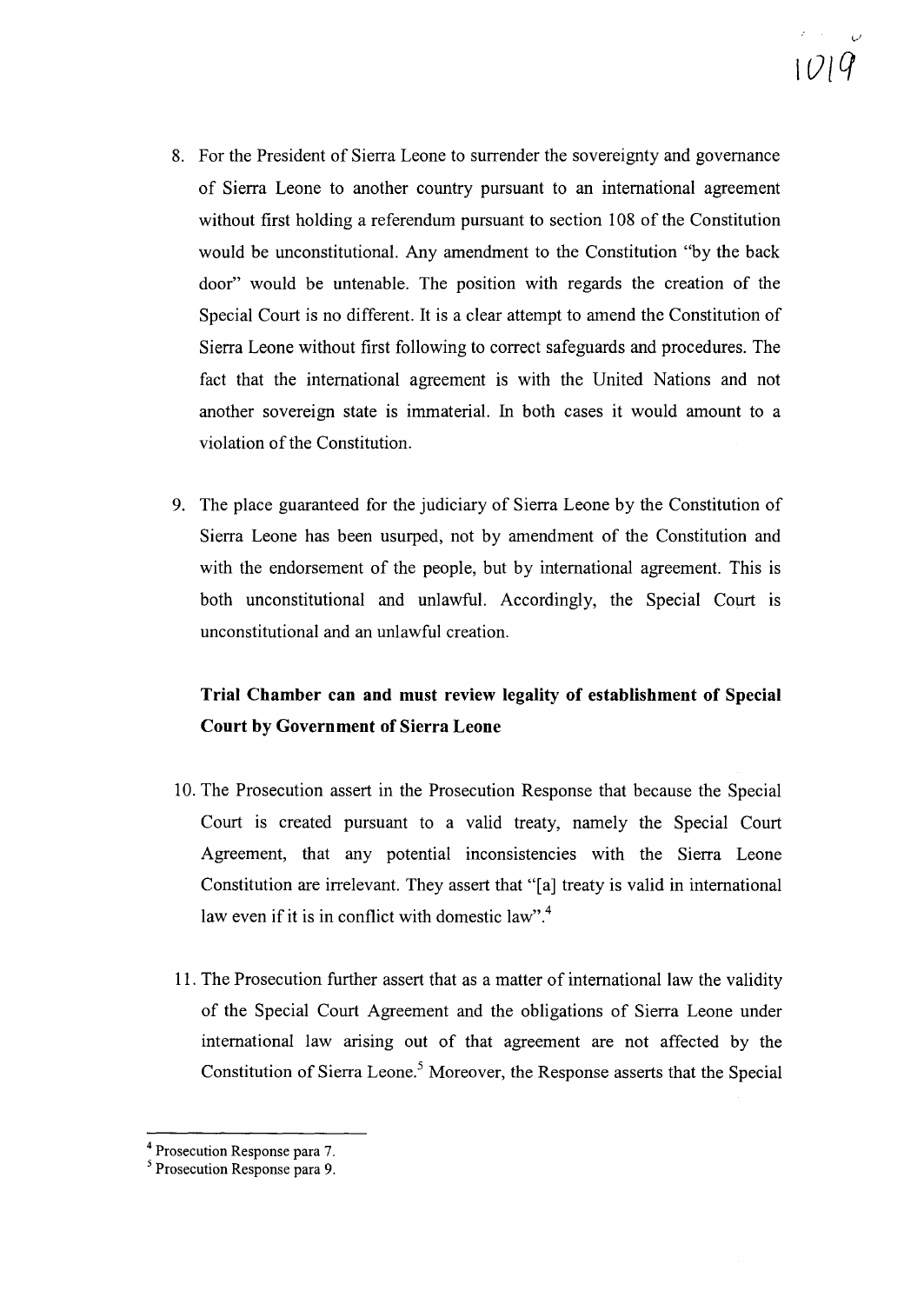Court has no jurisdiction to decide the question of confonnity with the Constitution.<sup>6</sup>

- 12. These arguments are incorrect and misconceived. Similar arguments were advanced by the Prosecution at the ICTY in response to the Defence motion on jurisdiction in the *Tadic* case at the ICTY. Such arguments by the Prosecution were flatly rejected by the ICTY Appeals Chamber in the "Decision on the Defence Motion for Interlocutory Appeal on Jurisdiction".<sup>7</sup>
- 13. In *Tadic* the Defence questioned the illegal foundation of the ICTY. The Prosecution argued that the legality and primacy of the Tribunal could not be challenged and considered by the Appeals Chamber.<sup>8</sup> The Appeals Chamber rejected this argument. The Appeals Chamber held:

"All the grounds of contestation relied upon by Appellant result, in final analysis, in an assessment of the legal capability of the International Tribunal to try his case. What is this, if not in the end a question of jurisdiction? And what body is legally authorized to pass on that issue, if not the Appeals Chamber of the International Tribunal? . . .

After all, in a court of law, common sense ought to be honoured not only when the facts are weighed, but equally when laws are surveyed and the proper rule is selected. In the present case, the jurisdiction of this Chamber to hear and dispose of the Appellant's interlocutory appeal is indisputable. $"$ <sup>9</sup>

14. In considering whether the Appeals Chamber could consider and rule upon whether it had been validly established, the Appeals Chamber held:

> "In sum, if the International Tribunal were not validly constituted, it would lack the legitimate power to decide in time or space or over any

<sup>8</sup> *Ibid* para 5.

<sup>6</sup> Prosecution Response para 15.

*<sup>7</sup> Tadic* 'Decision on the Defence Motion for Interlocutory Appeal on Jurisdiction' 2 October 1995.

*<sup>9</sup> Ibid* para 6.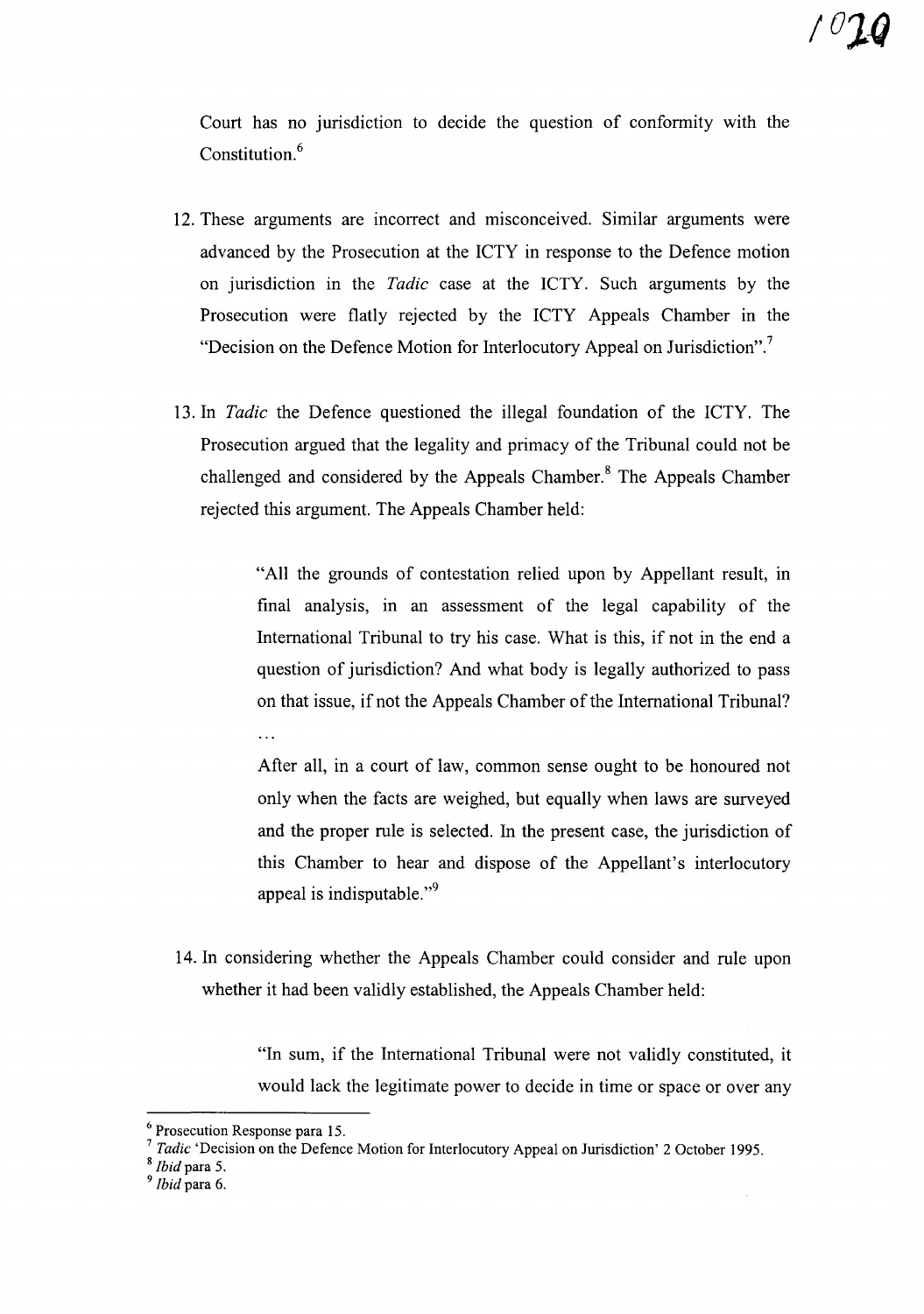person or subject-matter. The plea based on the invalidity of constitution on the International Tribunal goes to the very essence of jurisdiction as a power to exercise the judicial function within any ambit. It is more radical than, in the sense that it goes beyond and subsumes, all other pleas concerning the scope of jurisdiction. This issue is a preliminary to and conditions all other aspects of jurisdiction."<sup>10</sup>

- 15. The ICTY was established by the Security Council pursuant to a Chapter 7 UN Security Council Resolution.<sup>11</sup> Thus, the Defence challenged and the Appeals Chamber considered the legal validity of creating an International Tribunal pursuant to such resolution. The Appeals Chamber in *Tadic* considered whether the Security Council had the power to act in the manner that it did. The Special Court for Sierra Leone is established pursuant to an agreement between the UN and the Government of Sierra Leone, thus the Trial Chamber is entitled to consider and review the validity of action of both the United Nations and the Government of Sierra Leone. In considering the validity of the actions of the Government of Sierra Leone, the Trial Chamber is bound to and must consider the legality of its actions pursuant to the Constitution of Sierra Leone.
- 16. In *Tadic* the Appeals Chamber held that "the International Tribunal has jurisdiction to examine the plea against its jurisdiction based on the invalidity of its establishment by the Security Council.<sup>112</sup> In *Tadic* the Appeals Chamber considered "The Issue of Constitutionality" of the Security Council's action in establishing the ICTY pursuant to a Security Council Resolution.<sup>13</sup> In the same way it is submitted that the Trial Chamber is able, and indeed now obliged, to consider the constitutionality of the Government of Sierra Leone's actions in establishing the Special Court for Sierra Leone pursuant to an international agreement with the United Nations and its failure to hold a referendum as required by the Constitution of Sierra Leone.

<sup>10</sup> *Ibid* para 12.

 $\rm{^{11}}$  UN Security Council Resolution 827 – 25 May 1993.

<sup>12</sup> *Tadic* - *ibid* para 22.

<sup>13</sup> *Ibid* paras 26 to 48.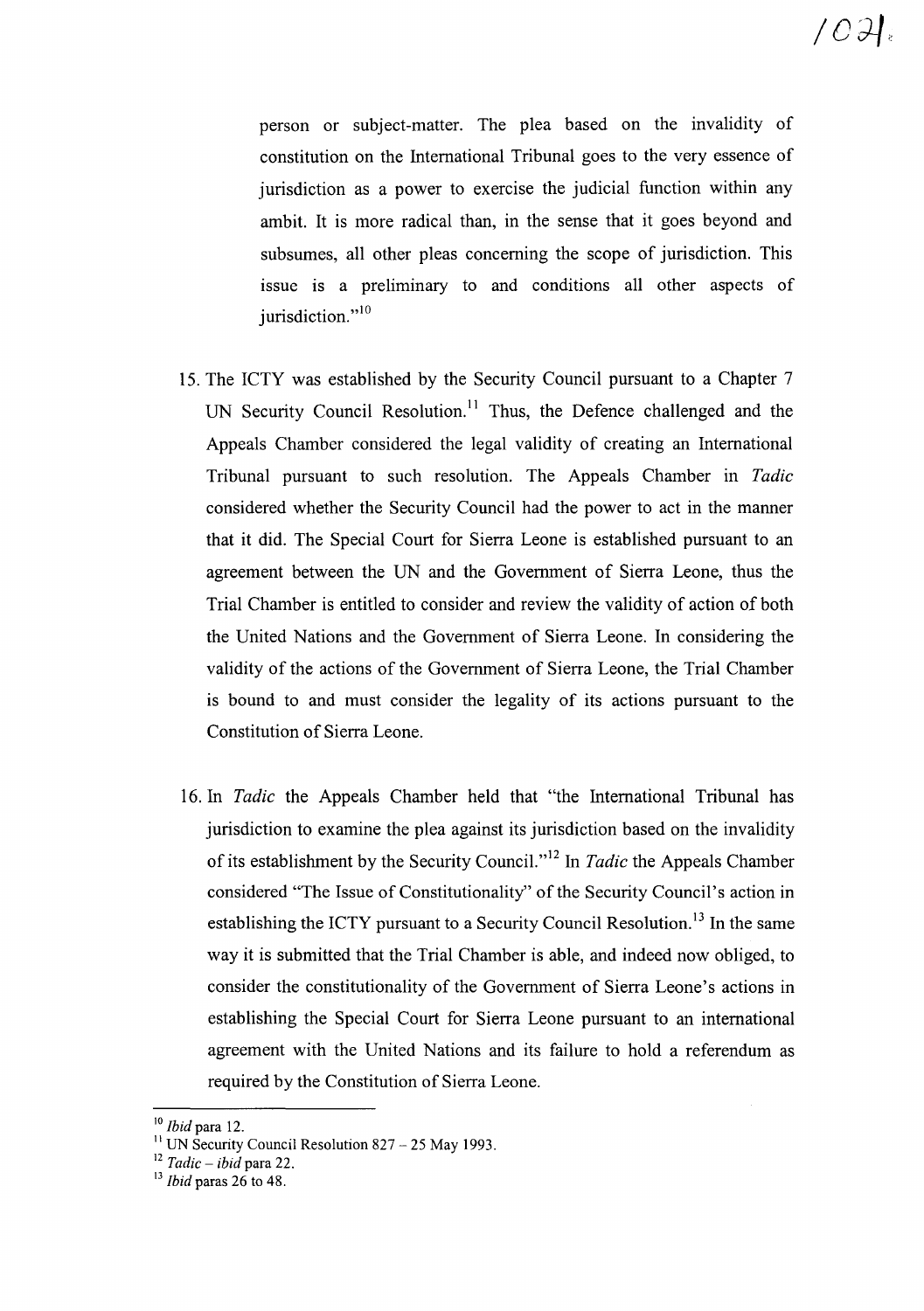### **Special Court distinct from ICC**

- 17. In an attempt to demonstrate that the establishment of the Special Court is not unconstitutional the Prosecution Response makes reference to the establishment of the International Criminal Court (ICC) and the fact that it has "never been questioned that a treaty is a valid basis for the creation of an international criminal court".<sup>14</sup> Sierra Leone ratified the Statute for the ICC in 2000. The Prosecution Response asserts that "[i]n the selfsame way that the ICC is not perceived to violate the constitutional or other municipal law of Sierra Leone, nor does the Special Court".<sup>15</sup>
- 18. This argument is misconceived. Firstly, just because the validity and constitutionality of Sierra Leone's ratification of the ICC Statute has never been challenged does not mean to say that the Government acted in conformity with the Constitution. In due course it may be so challenged. The basis of any such challenge is beyond the scope of this Reply. Secondly, the ICC is clearly a very different court to the Special Court for Sierra Leone. The ICC has been established pursuant to a multinational agreement entered into by in excess of sixty states. The Special Court has been established pursuant to a bilateral agreement between one state, Sierra Leone, and the United Nations. **In** the event that the Government of Sierra Leone has acted unconstitutionally in establishing the Special Court, this amounts to a clear basis to hold the creation of the Court illegal.

#### **Constitutional Issues arising out of ratification of ICC Statute**

19. **In** an attempt to demonstrate that Sierra Leone did not act unconstitutionally in becoming a party to the ICC Statute, the Prosecution Response refers to three States which, the Response asserts, have "similar" (though not indentical)

<sup>&</sup>lt;sup>14</sup> Prosecution Response para 8.

<sup>&</sup>lt;sup>15</sup> Prosecution Response paras 8 and 13.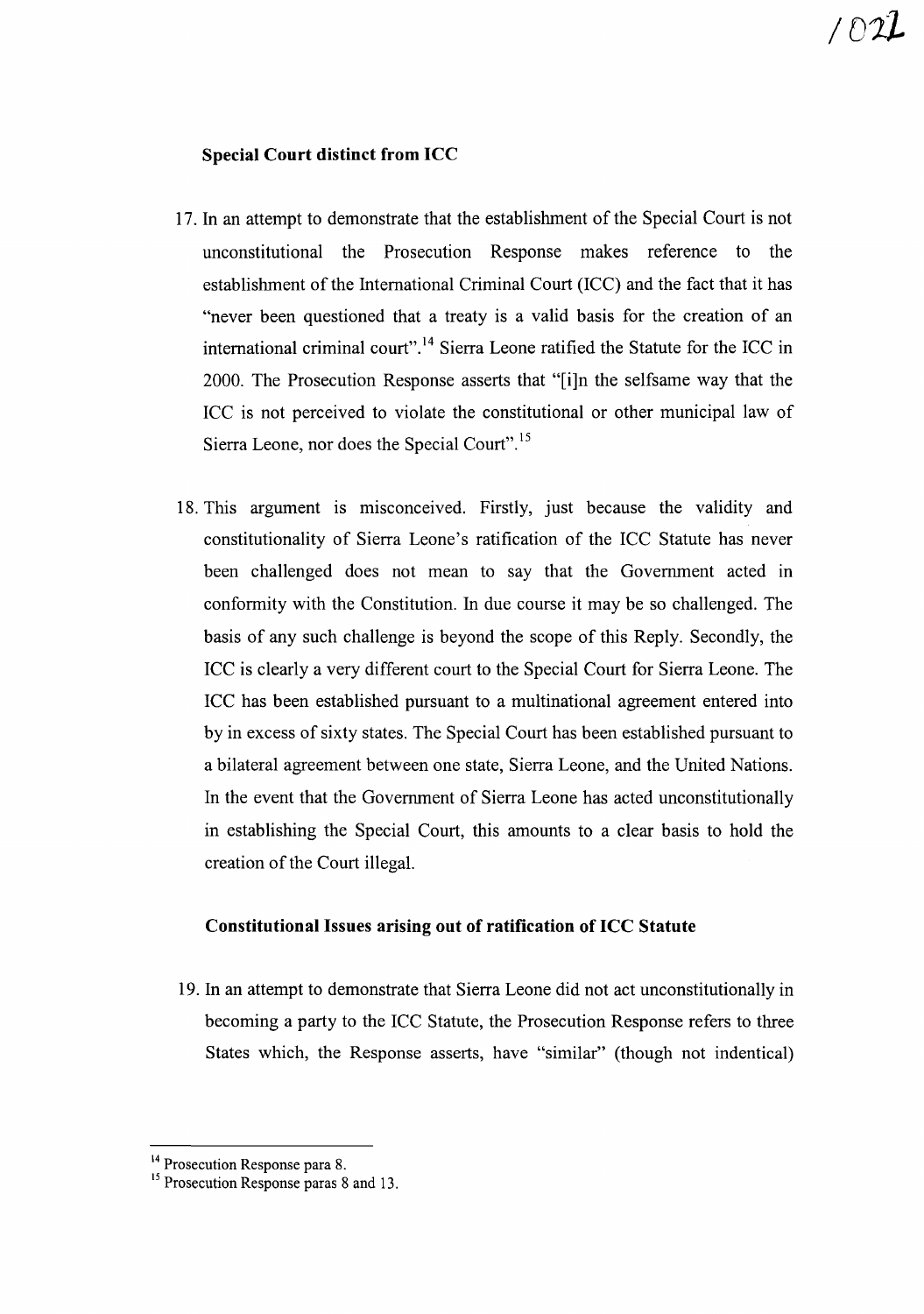constitutional provisions to Sierra Leone. The Response refers to the United States, Australia and South Africa.<sup>16</sup>

20. The Response asserts that US "commentators" have concluded that there is no constitutional objection to ratification of the ICC Statute by the USA. The Prosecution Response, however, only refers to one such "commentator". The majority of US opinion, it seems, is of the view that it would be unconstitutional for the US to ratify the Rome Statute. In Congressional Debates on the ICC Mr Henry Hyde (Republican) stated:

> "The court [ICC] is a threat to the sovereignty of our Nation. Its claim of criminal jurisdiction over our citizens directly conflicts with the supremacy of our Constitution, and any Americans prosecuted by this court will be without the protections guaranteed them by our Bill of Rights, beginning with the right to trial by jury. For those of us who are committed to protecting our Constitution, and we have heard.many such voices during our debate on the terrorism bill just a few weeks ago, the first place to begin is with the International Criminal Court.... Mr Chairman, the Constitution protects Americans. To put Americans outside the protection of the Constitution in a court that does not permit jury trials is an abandonment of one of the core indicia of citizenship."<sup>17</sup>

Another Congressman, Mr Cunningham, put his objections to the ICC thus:

"I do not think that any of us wants our men and women that we ask to go into harm's way in our military, or our intelligence agencies and their members, to be tried in a kangaroo court without the proper jurisdiction, I rise in strong support of the Hyde statement."<sup>18</sup>

<sup>&</sup>lt;sup>16</sup> Prosecution Response para 13.

<sup>&</sup>lt;sup>17</sup> Congressional Record of Debate on Department of Defense Appropriations Act 28 November 2001.

<sup>18</sup> *ibid*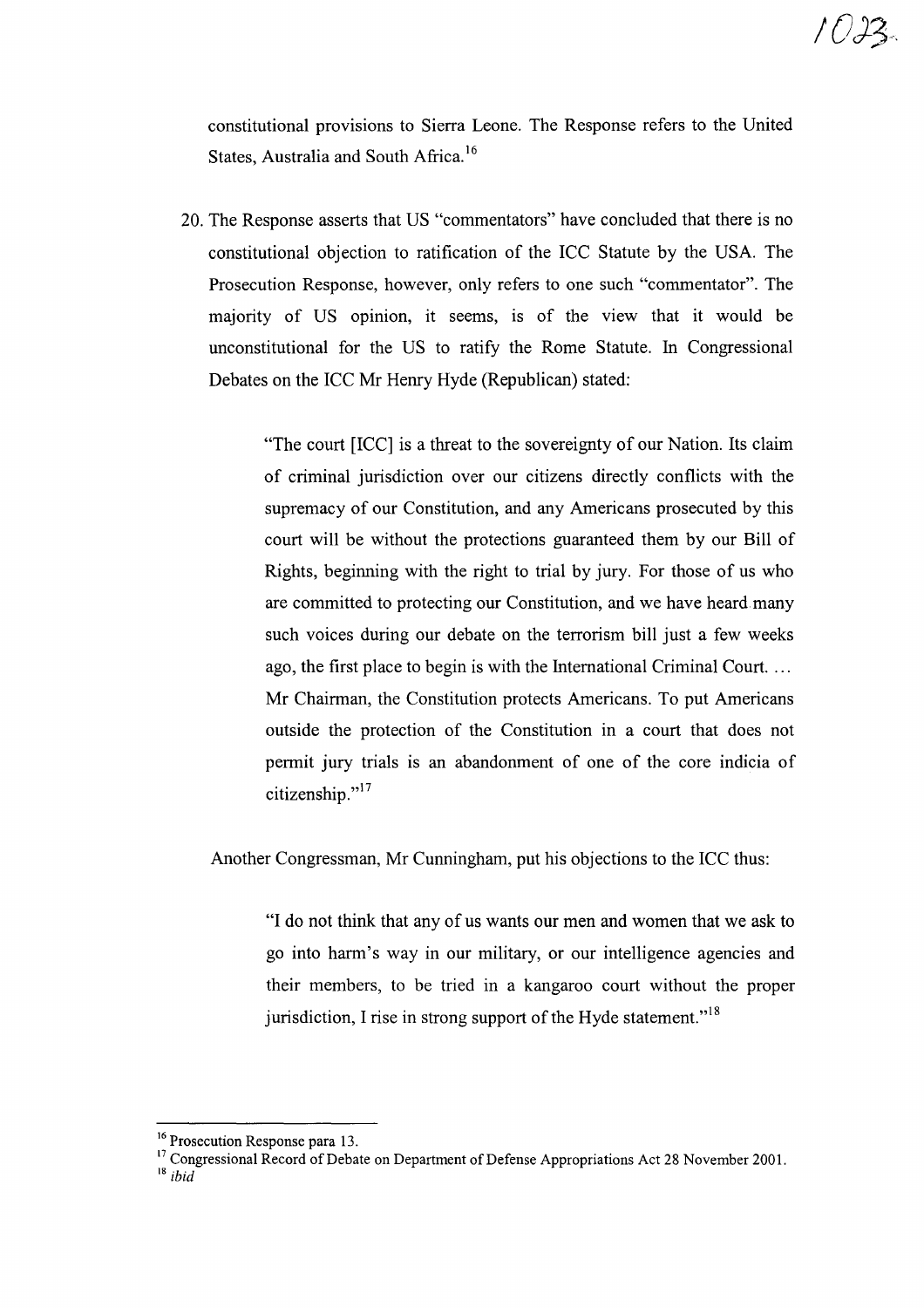- 21. In the same way that it would be unconstitutional for the Government of the USA to ratify the ICC Statute without making amendments to the Constitution, it was unconstitutional of the Government of Sierra Leone to effectively amend the Constitution of Sierra Leone by creating the Special Court without first seeking the views of the people of Sierra Leone. It appears that the US Congress is perhaps more inclined to protect its citizens than the Government of Sierra Leone.
- 22. The Prosecution Response selectively refers to two States that have not had constitutional issues arising out of ratification of the ICC Statute. There are now over 80 states that have ratified the ICC Statute. In the time available it has been possible to review some, but by no means all, of those States. It is abundantly clear that many of them had profound constitutional concerns surrounding ratification of the ICC Statute. What is clear is that the situation is certainly not as straightforward as the Prosecution contend in their Response.
- 23. It is not suggested that the Prosecution has deliberately tried to mislead the Trial Chamber by citing only Australia and South Africa in its review of states and the constitutional implications of ratifying the ICC statute. It may be that due to limited research facilities in Sierra Leone the Office of the Prosecutor has not been able to conduct as thorough a review as it might.<sup>19</sup>
- 24. Below is a list of some of the States that have experienced constitutional concerns arising from ratification of the ICC Statute:

Ireland: In order to ratify the ICC Statute it was necessary for Ireland to amend its Constitution as a result of concerns that certain provisions of the Constitution would conflict with its duties arising under the ICC Statute. Accordingly, it spring 2001 a Bill to amend the Constitution of Ireland was passed by both Houses of Parliament. On 7 June 2001, in compliance with the requirements of the Constitution, the proposal to amend the Constitution was

<sup>&</sup>lt;sup>19</sup> It is noted, however, that the Prosecution had no less than five highly qualified lawyers working on its Response - significantly more than the facilities afforded to the Defence, a point that the Trial Chamber may wish to note in the event of any subsequent Defence motion on the equality of arms.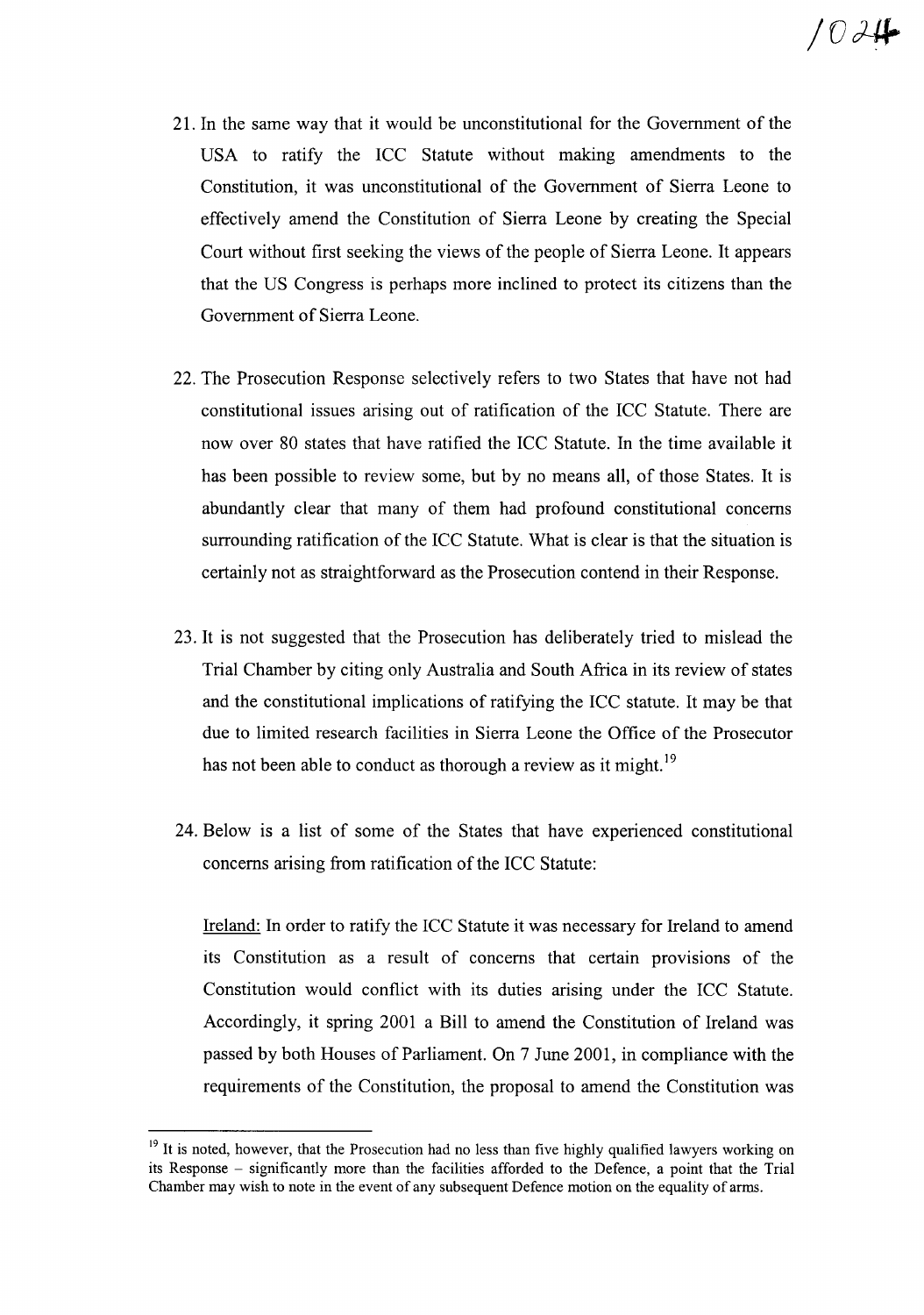

submitted by referendum to the decision of the people of Ireland. It was approved by a majority of voters.

The Netherlands: According to the Dutch Constitution, the ratification of a treaty with provisions conflicting with the Constitution is possible without amending the Constitution under the condition that both houses of parliament accept the Bill of approval with a qualified two-third majority. The Netherlands had a number of constitutional concerns arising out ofratification of the ICC Statute. To resolve these concerns the Government of The Netherlands, in accordance with the Constitution, submitted a Bill for approval by a qualified majority to both the House of Representatives and the Senate. The Bill was accepted by the required majority in both Houses in 2001.

Czech Republic: In order to ratify the ICC Statute the Government of the Czech Republic submitted an amendment to the Constitution of the Czech Republic on 3 January 2001.

Azerbaijan: The Government of Azerbaijan has indicated that problems of a constitutional character have impeded ratification of the ICC Statute.

Moldova: Moldova indicated that it would be unable to ratify the ICC Statute without first amending it Constitution. It was anticipated that this would be a lengthy and complex process.

Portugal: In order to ratify the ICC Statute Portugal proposed amending its Constitution by adding an article to the effect that Portugal recognised the jurisdiction of the ICC.

Slovenia: Before ratification of the ICC Statute, the Government of Slovenia recognised that legal changes were required, including amendment of Slovenia's Constitution.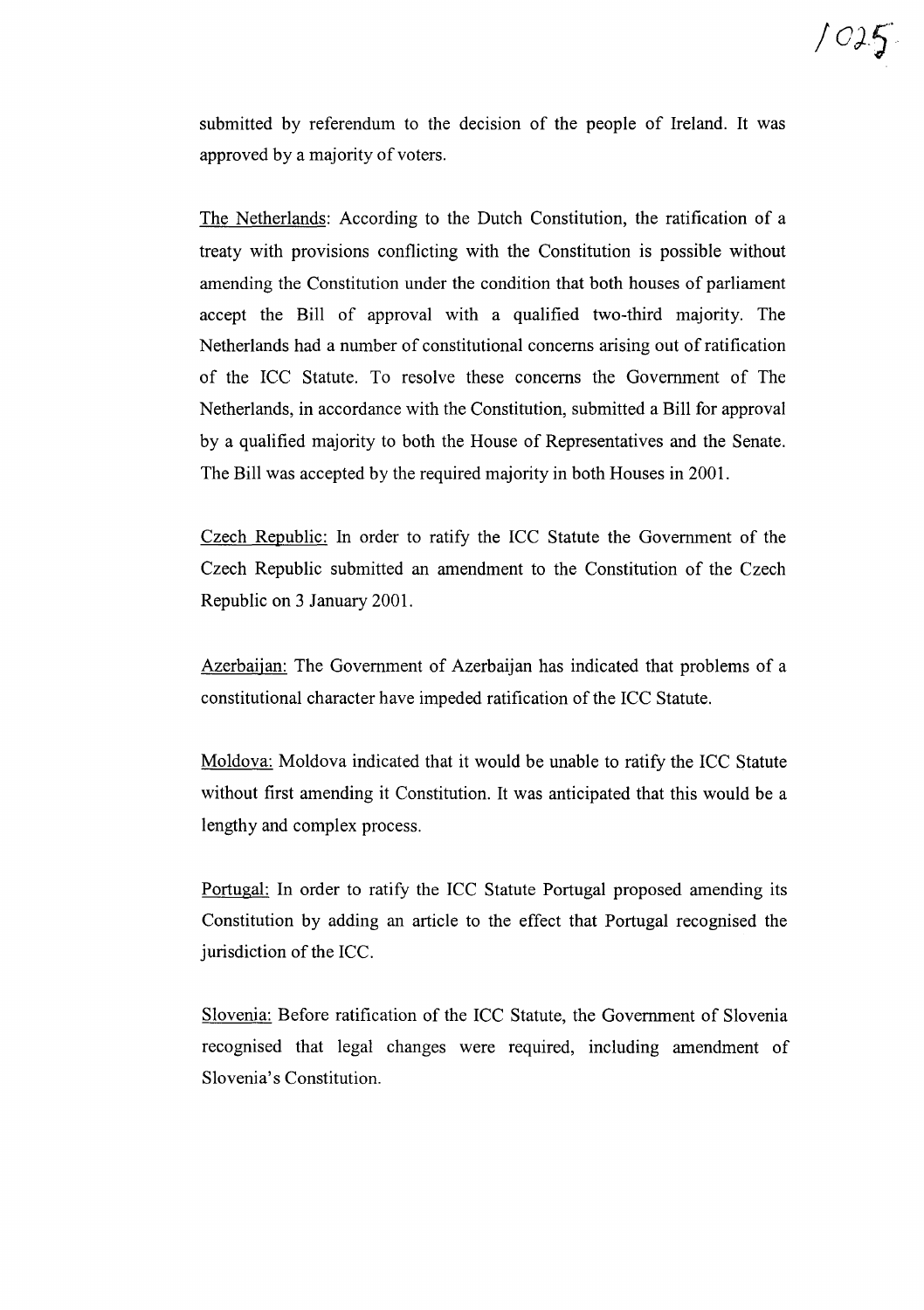France: The French Constitutional Council held that France would have to amend its Constitution before ratifying the ICC Statute. Accordingly, Constitutional amendment was approved in June 1999.

25. This short review indicates that for those States for which amendment of the Constitution was required before ratification of the ICC Statute could be effected, such amendments were carried out. No attempt was made by such States to side step the requirements of the Constitution to perhaps avoid anticipated opposition to ratification of the ICC Statute.

#### **Conclusion**

- 26. There is no excuse for the Government of Sierra Leone's failure to hold a referendum and carry out the necessary amendments to the Constitution of Sierra Leone before establishment of the Special Court. Failure to hold such a referendum renders the actions of the Government of Sierra Leone unconstitutional and unlawful. Accordingly, the Special Court has been unlawfully created and may not proceed to try any of those accused before it.
- 27. It is submitted that the Preliminary Motion, despite raising matters that maybe appear "straightforward" to the Prosecution,  $20$  raises issues that go to the heart of the legality of establishment of the Special Court.<sup>21</sup> Such matters require detailed and careful consideration by the Trial Chamber and it is submitted that the Trial Chamber maybe assisted by oral argument on this issue. The Trial Chamber is assured that the Defence stand ready to present oral argument on this core issue if so required.

~~*\"1'* James Oury

<sup>20</sup> Prosecution Response para 17.

<sup>21</sup> The Prosecution Response at para 17 selectively refers to the *Krnojelac* 'Decision on the Defence Preliminary Motion on the Form of the Indictment' 24 February 1999. It is noted that this was a Decision on the Form of the Indictment rather than jurisdiction. The Trial Chamber should note that on almost every Motion on Jurisdiction heard by the ICTY and ICTR oral argument was been heard by the Trial Chamber concerned - see for example (i) *Tadic(ICTY)* (ii) *Hadzihasnovic et at* (ICTY) (iii) *Kanyabashi* (ICTR) (iv) *Milosevic* (ICTY)